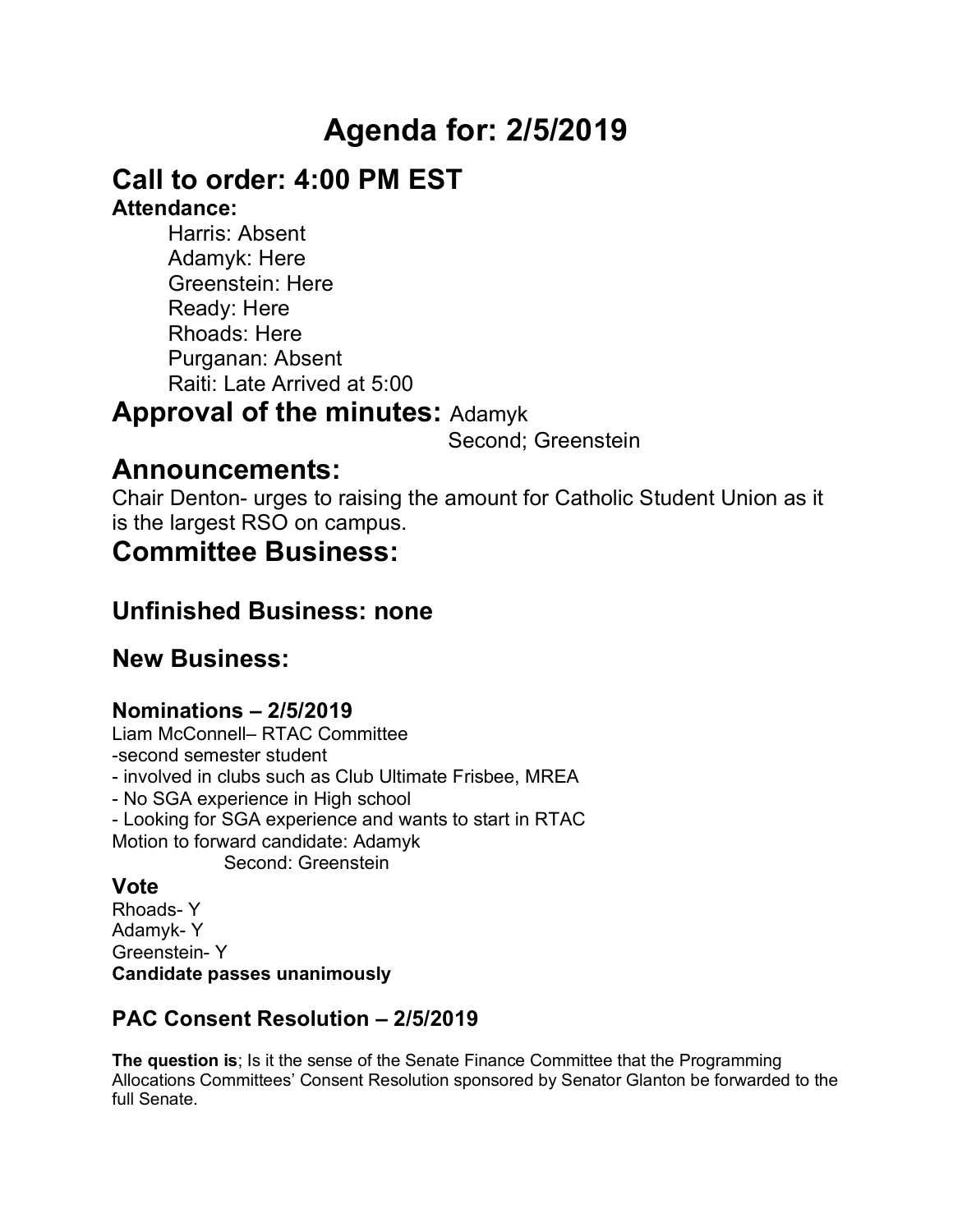#### **Organizations on the Consent Resolution –**

The Big Event Funded 3500 in Expense Funded 700 in Clothing Caribbean Student Association Funded 1700 in clothing Chinese American Student Organization Funded 500 in food Autism Speaks U Funded 963 in expense Circle K International Funded 590 in clothing Catholic Student Union Funded 300 in expense Funded 960 in food Japanese Animation Club of Tallahassee Funded 888 contractual services Funded 60 in expense Funded 355 in food Billiards Club Funded 720 in expense Flute Association at FSU Funded 2000 in contractual services Motion to have non senator speak: Rhoads Second: Adamyk Motion for 5-minute recess: Adamyk Second: Greenstein Meeting called back to order at 5:00 PM Motion to approve as is: Adamyk Second: Greenstein Motion to Object: rhoads Second: Adamyk Objection passes 2-1 Motion to enter into debate: Adamyk Second: Rhoads Motion passes unanimously Motion to amend in the category of expense from 300 to 600 Second: Rhoads Motion Passes 2-1-1 Rhoads- Y Raiti- A Greenstein- N Adamyk- Y Motion to approve as is Rhoads- Y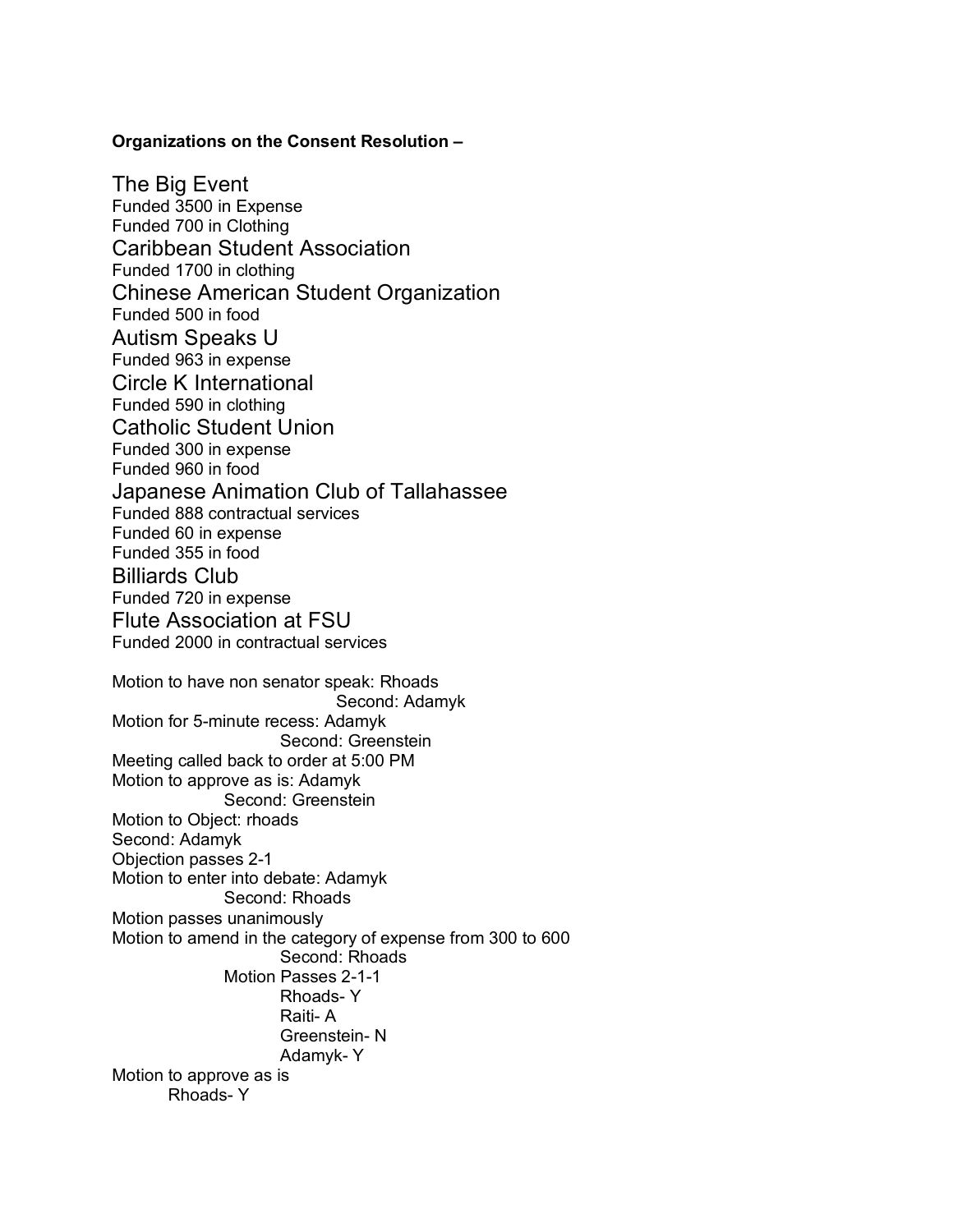Adamyk- Y Raiti- A Greenstein- A Consent Resolution passes 2-0-2

Motion to recess for 10 minutes: Rhoads Second: Adamyk Called back to order at 5:24 PM EST

#### **RTAC Consent Resolution – 2/5/2019**

**The question is**; Is it the sense of the Senate Finance Committee that the Resources for Travel Allocations Committees' Consent Resolution sponsored by Senator Johnston be forwarded to the full Senate.

#### **Organizations on the Consent Resolution –**

Flying High Circus Club funded 1500 in travel expense funded 200 in registration fee Institute of Transportation Engineers Funded 238.66 in travel expense Funded 240 in the mileage reimbursement Funded 840 in registration fee Struck from CR for violation of statutes Progressive Black Men Funded 1884 in travel expense Funded 366 in mileage reimbursement American Institute of Chemical Engineers Funded 318 in travel expense Funded 360 in mileage reimbursement Funded 654 in lodging Connecting Experimental Lab and Life Sciences Funded 629 in lodging Funded 1140 in registration fees

Motion to approve CR: Adamyk Second: Greenstein

#### **Bill 10 – Tabled First Reading of bill**

#### **Breakdown of consideration:**

1/23/2019 – Chapter 800 1/23/2019 – Chapter 801 1/29/2019 – Chapter 802 2/5/2019 – Chapter 803 2/12/2019 – Chapter 804